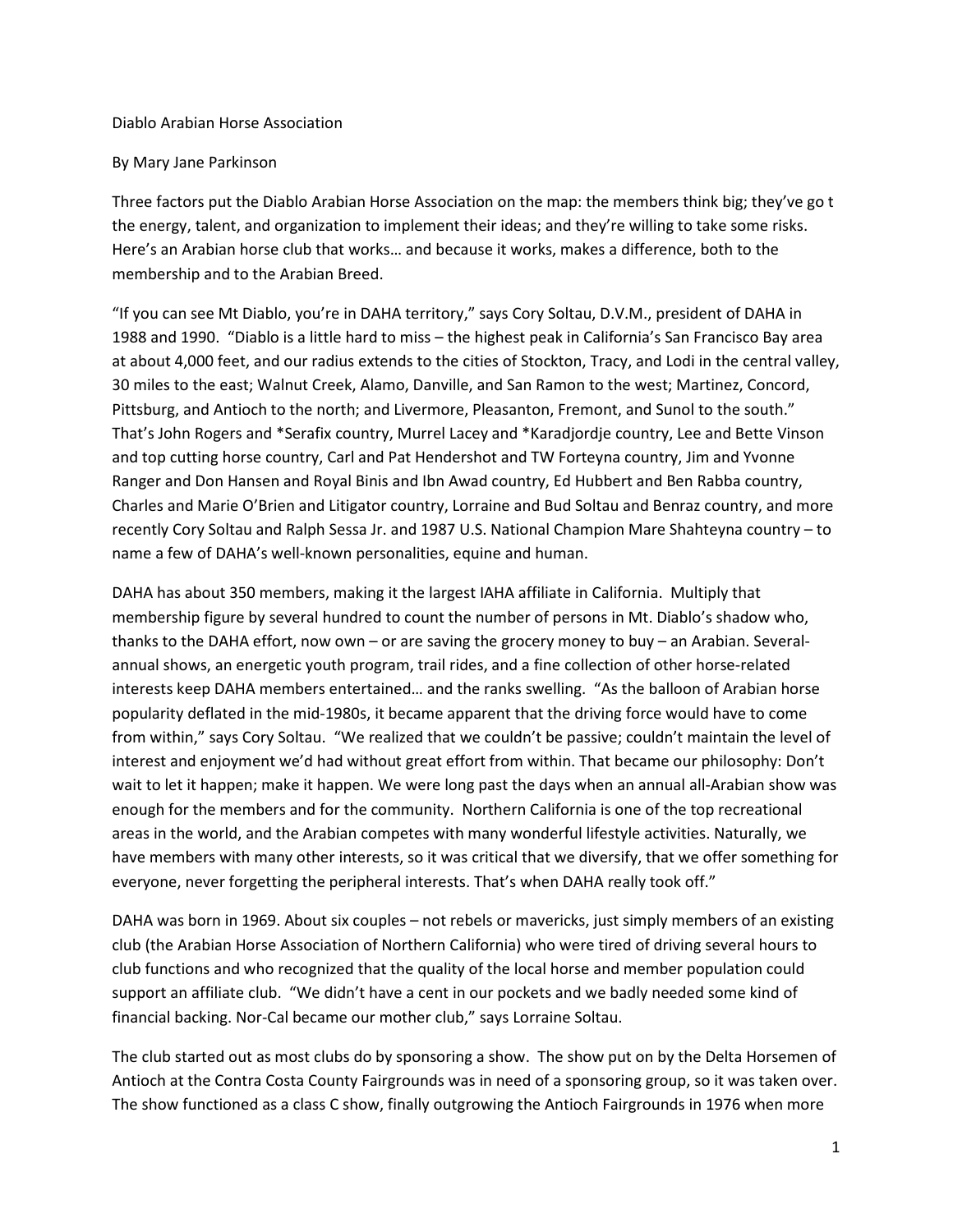than 600 horses were shown in the largest Class C show in the country. The show moved to the Solano County Fairgrounds at Vallejo in 1977 and went to a Class A show in 1979. In club talk, it's referred to as the "summer show," held in July or August, and attracts about 350 entries per year. Well-known Arabians have put notches on their halter lead shanks at the show over the years, among them Fame VF who went on to 1987 U.S. Champion Stallion and TW Forteyna who produced Shahteyna, the 1987 U.S. National Champion Mare.

The 1992 show, the twenty-second annual, scheduled for August 27-30 at the Solano County Fairgrounds at Vallejo, offered 179 classes and features amateur, dressage, and junior-to-ride classes, plus a Jack Benny class (riders 39 years and over), an Anything But an Arabian Costume Class, and a Barn Dog Class (open to all breeds).

"We had some years of ups and downs, forward and backward, and even some sideways motion," Lorraine Soltau remembers, "but those shows finally put some money in our jeans, and the club had proven its ability to handle its own affairs. Nor-Cal set us free and we got an independent charter with IAHA in about 1973 or 1974."

In the meantime, DAHA members developed other ways to make money and, more important, ways to promote the Arabian horse. In 1969 and 1970, DAHA hosted the Arabian Horse Expo, a one-day event in a park in the city of Walnut Creek. Admission was free, parking was easy, and hundreds of people walked into the world of the Arabian horse, and made aware of its history, romance, and usefulness. Another good idea came from Willodean Brown, an early joiner of DAHA, who created and carried off the Arabian Stallion Sweepstakes, which soon became an annual event. Tickets were sold for breedings to club members' stallions in a special all-breed parade at the Alameda County Fairgrounds, and this money kept the fledgling club going. Also in the late 1970s, benefits were held for the Equine Disease Research Laboratory at U.C. Davis.

All these efforts sent DAHA happily loping into the boom years of the early 1980s, and the club continued in its promotional and money-making ways. "Even through all the hoopla of those years, DAHA always maintained its local flavor," Cory remembers. "I don't think any of us ever got so big that we didn't enjoy ourselves and our horses. The fun element is basic to DAHA."

Then came the realization in the mid 1980s that what made DAHA successful in the first place – a grassroots approach, plenty of initiative, and an understanding that the resources of the membership must be utilized to the maximum to continue to enjoy and promote the breed – would help to ensure its survival during the tough times in the horse economy. DAHA activities of the late 1980s were focused on communicating an awareness of the Arabian horse not only to non-Arabian persons, but to nonhorse persons. The club became even more community involved than it had been in the past, and its activities were not limited to the show ring.

"Club activities were split into two parts, "says Cory. "Activities to catch people's interest – to hook 'em – and activities keep 'em interested. An analogy: A family may buy a speedboat but unless they have a nice lake to run it in, it's going to be sitting in the driveway, and pretty soon the 'For Sale' sign goes up. We try to offer exciting events that will attract new people and then make sure that we balance that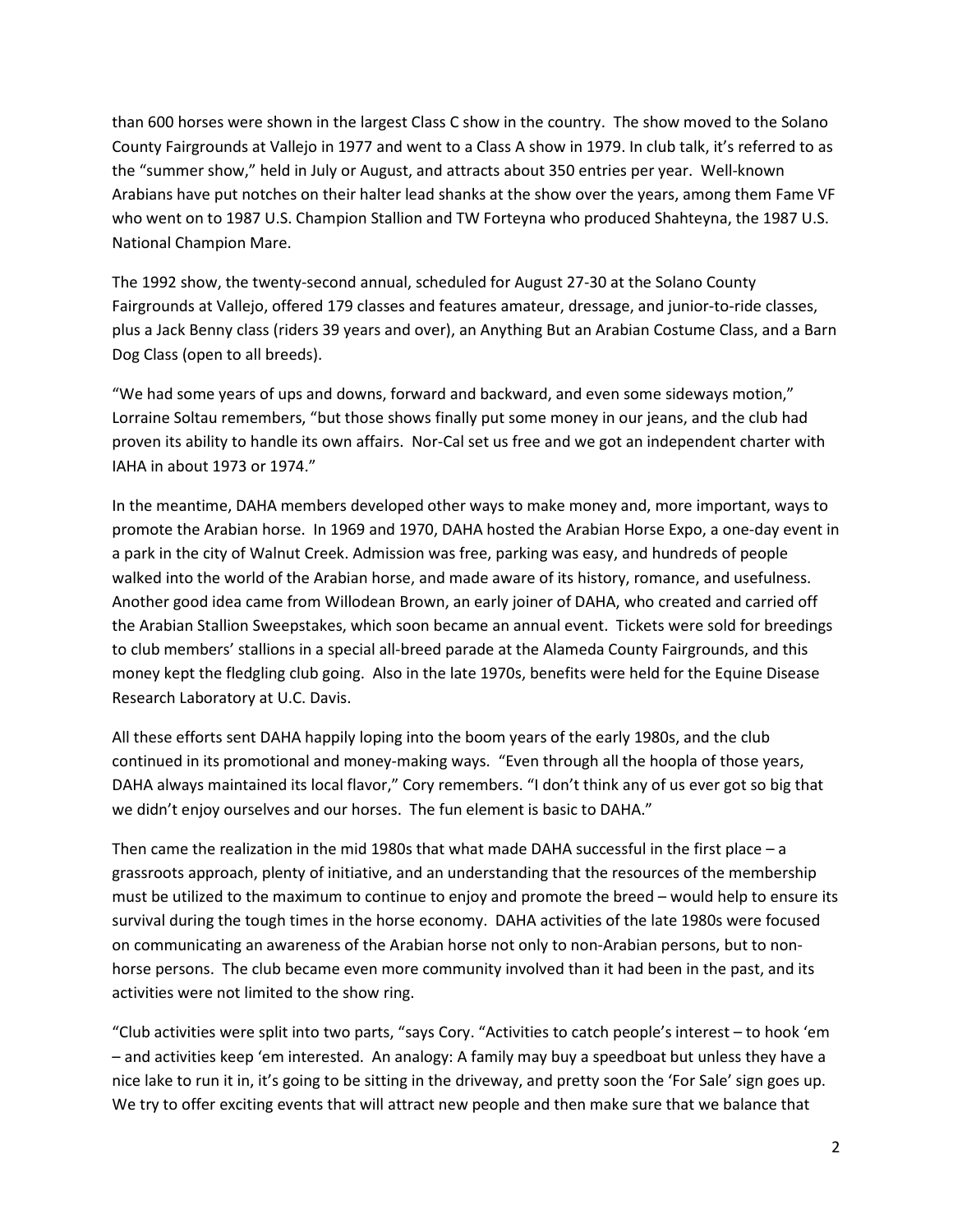with enough ongoing activity to keep people interested. We're well aware that we're competing for people's discretionary income. We make sure that the Arabian horse community is portrayed in a very positive way – not just a bunch of people with a little too much money who have chosen to spend that money on horses. That's not the case in our club. There are certainly people of wealth, but most of us are non-millionaires; and regardless of income, we all sincerely love and enjoy the horses. Members own horses for themselves, and they own horses for their kids in recognition of the benefits of the discipline and responsibility of horse ownership.

DAHA approach intensified community involvement by getting involved in the business communities of the local towns and cities, and the shortest route to that involvement was joining chambers of commerce. "The chambers are set up, they're active, and all we have to do is plug into them with our Arabian breed image," says Lorraine Soltau who was the first Chair of the Public Relations Committee. "We started with Danville. First, Bud and I joined as an Arabian farm to see if it was right for the club, then DAHA joined. In 1991, after one year on the waiting list, DAHA presented a mixer, at member Tom Estes' Summit Farms (now Summit Ranch in Alamo), for the Danville Chamber of Commerce. Biggest turnout for a mixer – more than 250 – that the chamber had had in years. We presented a mini-horse show, fast on and fast off, showing the many abilities of the Arabian horse, mares and foals, and 'petting horses.' The crowd was just swept away – especially when Meghan Sapp (daughter of new members) was called on stage and presented with a yearling filly, a surprise gift for her thirteenth birthday. We've been invited to do another mixer soon. The event was catered, thanks to the help of the late Margaret Lescher, a new member of the club and a valued member of the Public Relations Committee," Raffled items included T-shirts, subscriptions to World, a trail ride, a picnic lunch for a trail ride, and riding lessons.

In the Livermore area, DAHA is a member of the Chamber of Commerce and of the Livermore Horsemen's Association in an all-breed presentation. "The mystique of the Arabian horse is not diminished, and the people who come to see the horses are in awe," says Mike Brown, Chairman of the Planning Task Force. "Let me give you an example. As part of the Livermore mixer, one of our juniors took a costume horse, and it wasn't used to a new bit; nonetheless, it stood there being perfectly wellbehaved, well-mannered horse while representatives of some of the other breeds were, shall we say, antsy. All manner of people came up to talk to the costume horse and the rider, and the horse's behavior was flawless. This is the flighty fidgety Arab?"

This participation in an all-breed event was particularly important as it sent clear signals to the Livermore community that DAHA supported the plan for the development of a new first class equestrian unit (of the Griffith Park caliber) to be built there. When the facility was completed, DAHA has been able to horse major shows there, rather than go outside the community, like before. The facility can accommodate 1,000 horses, and DAHA members have hosted big events there.

DAHA's Public Relations Committee, started in 1991, expanded from two members (Lorraine Soltau and Katy Swan) to 15, and functions as a working resource for every club activity by providing publicity material to the media, coordinating advertising, and providing personnel in support of chairpersons.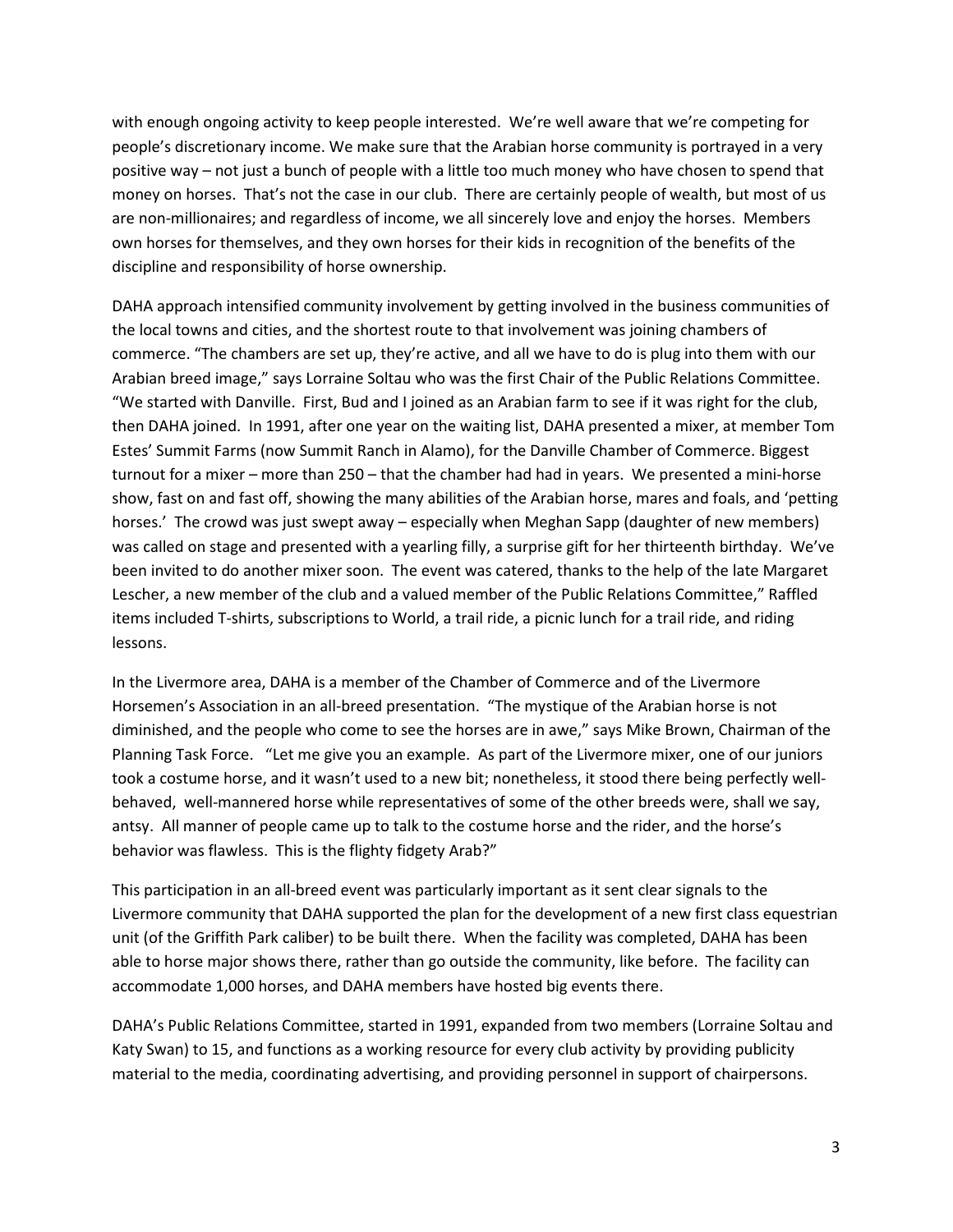DAHA's best effort in community relations is concentrated each year in a three-day Arabian Horse Event. Dates for 1992 were October 2-4. The first event of the 1992 event was "An Arabian Night Benefit," a black-tie affair billed as "An evening of fine wine, exquisite art, and a beautifully choreographed presentation of Arabian horses." Local wineries (and several from the Napa area) conduct the winetasting, local restaurants donate hors d'oeuvres; the art show is an all-equestrian and all-media collection of works of renowned artists in the Arabian horse field. Later in the evening, guests move to a cabaret-like setting where horses are presented with fanfare and spotlights and music reminiscent of the Scottsdale sales of the early 1980s. "We don't try to sell anything at these benefits, except the excitement of the Arabian horse," Cory says. "The benefit nights have legitimized our club, our being: the idea that we can contribute something to our community."

Tickets, usually sold out long before benefit night, are \$50 each, and all proceeds over expenses are donated to a community resource. That year's gala benefited the AIDS Project of Contra Costa. The first benefit in 1990 contributed to the Hospice of Contra Costa County and to the Museum of the San Ramon Valley for the "Save the Danville Railroad Depot" project. The 1991 benefit was again for the Hospice of Contra Costa and for the All Season Riding Academy for the Disabled.

The second evening, the Saturday night of the weekend, features demonstrations of various performance disciplines, commercial exhibits, a barbecue, and an old-fashioned barn dance.

But it's the Sunday program – the Arabian Horse Extravaganza – that wins the most new friends for the breed. In 1991, the event brought in about 3,000 persons, only a small percentage of them already Arabian horse owners. Those thousands of people witnessed a presentation of Arabian stallions, visited the commercial exhibits and the sale barn, had their photos taken with a native costume horse, and found a well-stocked food tent. They did the same in 1992 and cheered for the ten stallions in the "Challenge of Stallions," a liberty competition for \$1,000 in prize money, winner takes all.

The locale for all this? The beautiful and easily accessible Lacey's Arabian Ranch in the Tassajara Valley near Danville, owned by Dean and Sheri Lacey. "The weekend events would not even be remotely possible without the club volunteers that come out and help get the ranch ready," says Dean. "They do everything from stage lighting and sound systems to moving dirt with the tractors to framing and hanging drapes. When they're finished, the whole ranch looks like a theater – beautifully decorated and ready for the crowds. The juniors get involved, handling the spotlights, selling food."

"We make it appealing and easy for people to just drop in on the weekend," Sheri notes. "The Extravaganza is well publicized in the newspapers and on the radio as a fun activity featuring beautiful horses. Many visitors come out of curiosity and we get many drive-bys."

Stallions are presented in a well-dressed indoor arena – in halter, under saddle, whatever the owner wishes, along with a narrative listing accomplishments. The liberty event moves to the outdoor arena to accommodate more spectators close to the action.

"The great strength of the extravaganza weekends is that the club doesn't try to target people that already have Arabians," says Dean. "The event is tailor-made to bring in new people, to sell them on the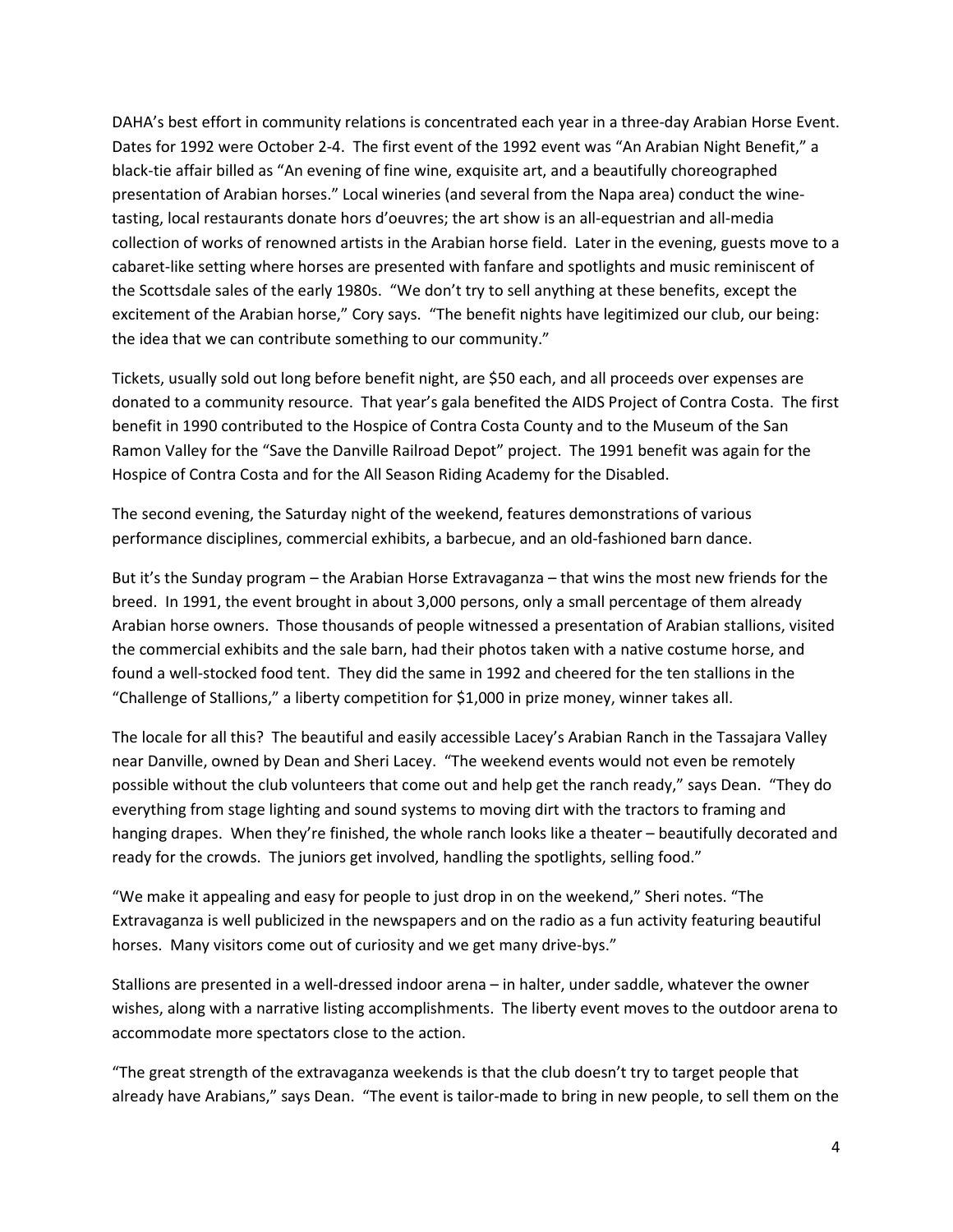Arabian horse. It's an expression of the imagination of the movers and shakers of the club – innovative thinkers who are not afraid to try new approaches to generating interest in the Arabian breed."

"The fascination of the general public with the Arabian horse is undiminished," DAHA Task Force Chairman Mike Brown notes. "All you have to do is expose people to the horse and they fall in love. We won't sell 100 horses through the Extravaganza – often five or ten – but we've exposed several thousand people to the breed, and the word gets around. Then put someone on an Arabian horse, and it's not long before they're shopping. It just happens. The Arabian horse community can be much too incestuous: we all talk to ourselves and we market among ourselves. The benefit is a great way to reach out – and each year it sells out quicker."

Katy Swan, a staunch community worker for many years, is the coordinator for the Arabian Horse Event. Sarah Morrill and Myrlan Magness are co-chairs of the Public Relations Committee.

What's the overall impact of DAHA's extensive efforts in community involvement? Minimally, the club members have the image of willingness to put themselves out to benefit the community. Then, in contrast to many clubs that never venture into the business world until class sponsorships are needed, DAHA has an easy and congenial approach to solicitation from the community. That's one of the differences – the two-way street that results from DAHA's continuing investment in the community.

Now to the second part of DAHA's approach to putting Arabian horses and people together – the "keep 'em busy and interested" activities. As noted, the club is based on diversity, here meaning a recognition that not all Arabian owners are show-oriented and Nationals-bound. Surveys of members show more and more are interested in just plain using their horses.

"I haven't shown my horse for two years, but I'm happy because we've got great trails on and around Mt Diablo," says Mike Brown. "After work, I get on my gelding and go up there and all the cares of the world melt away. With every ride I get back every dime I've spent in this business and God knows there's been a ton of those. The rest I don't care about because this is the most relaxing, more invigorating, more refreshing and most peaceful feeling there is"

For like-minded folks, the options are many, on or off the back of an Arabian horse. In May of 1991, about 140 "dudes and dudettes," as the club newsletter states, rode to the Diablo Ranch on Mt. Diablo where chefs Ralph Sessa and Ed Magness served a rancher breakfast, flipped thousands of pancakes, and poured gallons of very strong coffee. A fall dinner trail ride is scheduled for next fall by Ride Master Jim Sours.

The DAHA First Annual Barn Dance in May 1991 benefited the Equine Research Center at University of California at Davis. Almost 200 members and friends showed up, learned the "Cotton-Eye Joe" and the "Texas Two-Step" from an ace instructor, and took home door prizes by the armload.

The interest in racing is recognized by an annual "Day at the Races." Last year, at Bay Meadows, club members had dinner, sponsored a race, crowed into the win photo, and, as Cory says, "bragged about our Arabians and watched other people race." Arabian Racing Adventures, a race training and breeding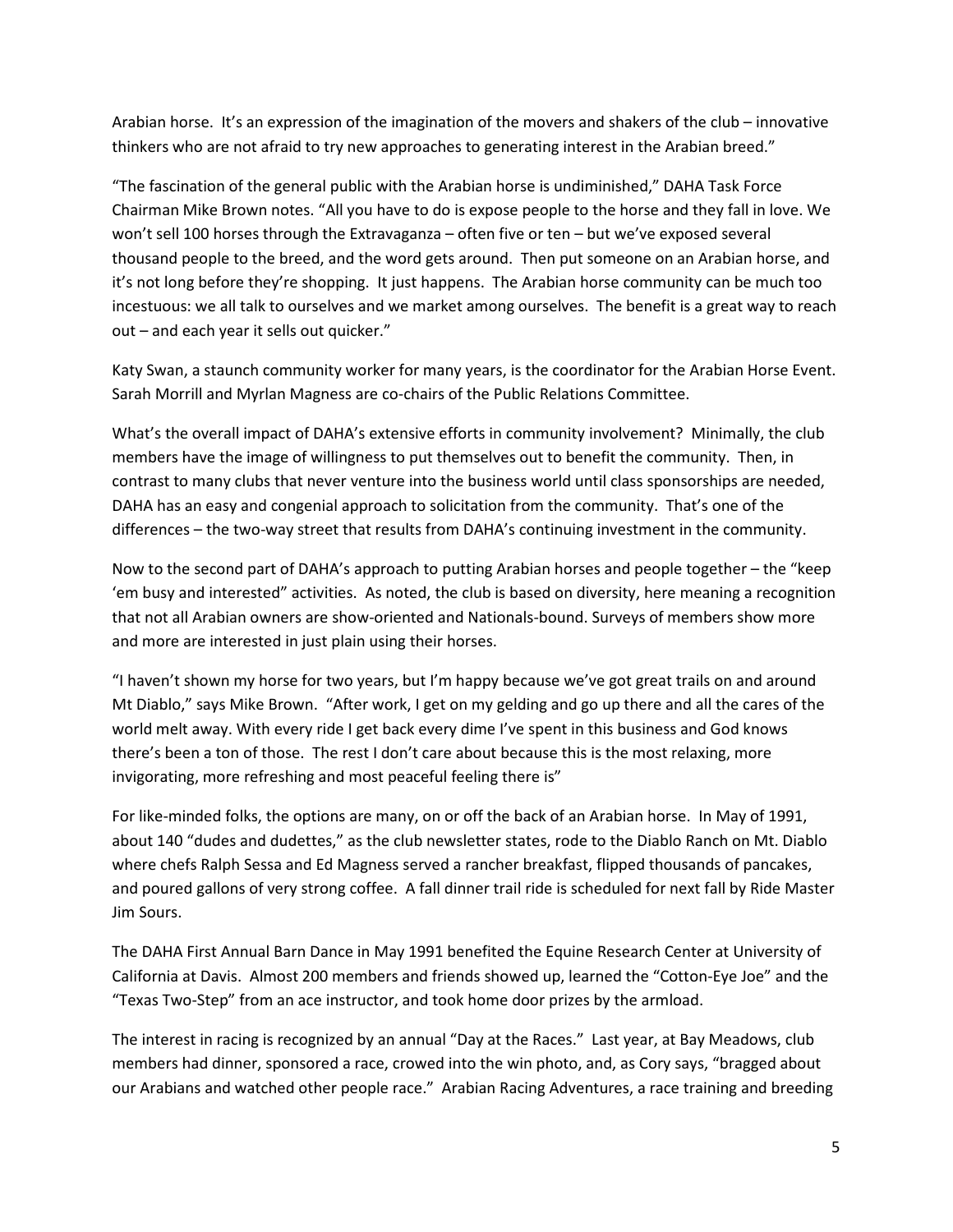facility located at Clayton, California, will host the 1992 event on July 11 at the Pleasanton Racetrack at Pleasanton.

The NATRC and Region 3 Championship Competitive Trail Ride took place late June 1992, beginning at Bort Meadows in Anthony Chabot Park. "One of the prettiest rides in the country," says Chairperson Kellie Vincent. "Lots of redwood trees and miles of trails through three parks in the area." About 80 riders signed on, 40 in the novice division, 30-40 in the advanced novice (open) and 20-25 in competitive pleasure. Novice riders tackled a 25-mile ride; the open and competitive pleasure riders, 50-60 miles. A crew of about 40 DAHA volunteers functioned as safety riders, point riders, drag riders, cooks, pulse and respiration takers, spotters, water persons, and raffle and awards persons. The 1992 ride is the fourth sponsored by DAHA and the second year for sponsoring the Region 3 championships.

Endurance racing clinics are headed up by seasoned endurance riders Cory Soltau, Becky Hart and Teresa Cross, three of the country's best. "We hope to bring about the realization that endurance horses are quality horses and that they're doing things out there that Arabians are meant to do better than any other breeds," says Cory. "We get them acquainted with the endurance terminology so that they're no longer intimidated by this discipline. A few are venturing out."

Monthly club meetings, September through May, often feature speakers of note – IAHA's president Norm Dunn, for instance, and Sheila Varian, who drew a crowd of more than 350 in a 1991 appearance. Barbecues, pleasure rides, any event where owners can get together and socialize, with or without their horses, make a full calendar.

Not only are the adults kept pleasantly busy in this Arabian club – about 75 junior members of DAHA enjoy the same innovative planning for their activities as do their parents. Bubbles Hiller of San Ramon, California, a trainer and judge, worked with Carolyn Bell in 1991 in developing a horsemanship program through a series of clinics. Eventually, all the trainers in DAHA were involved in the clinics. Summit Ranch, Denny Hansen Stables, the Sherman Ranch, and the Blackhawk Equestrian Center hosted the clinics. "The kids take a written test, a riding test, and a grooming test," Bubbles says. "The goal of the clinics is winning scholarship money. Our program is based on the 40-year old California State Horsemen's Association Horsemastership program. Club members handy with computers helped to adapt the program, and it's all on computer.

"Whenever I can arrange it, I take a few youngsters with me when I judge local shows or benefit shows," Bubbles continues. "We need to start our Arabian judges right. We stress appropriate dress and good grooming, fit them out with their clipboards, expose them to a number of judging methods, and teach them the etiquette and rules of the show ring. After the classes, there's time for discussion of opinions, and we certainly don't expect all to come up with the same reasons for their choices."

The educational effort has paid off for the DAHA youngsters: the DAHA team has won the last three Regional Youth Team Tournaments. Team members compete all year in the various disciplines and accumulate points on a team basis. "We have some sharp kids, and we're all proud of them," says Cory Soltau who works with the youth group in several capacities. "The common denominator of these kids is just one fact – they all own Arabian horses. We have about eight now that are very serious and Kati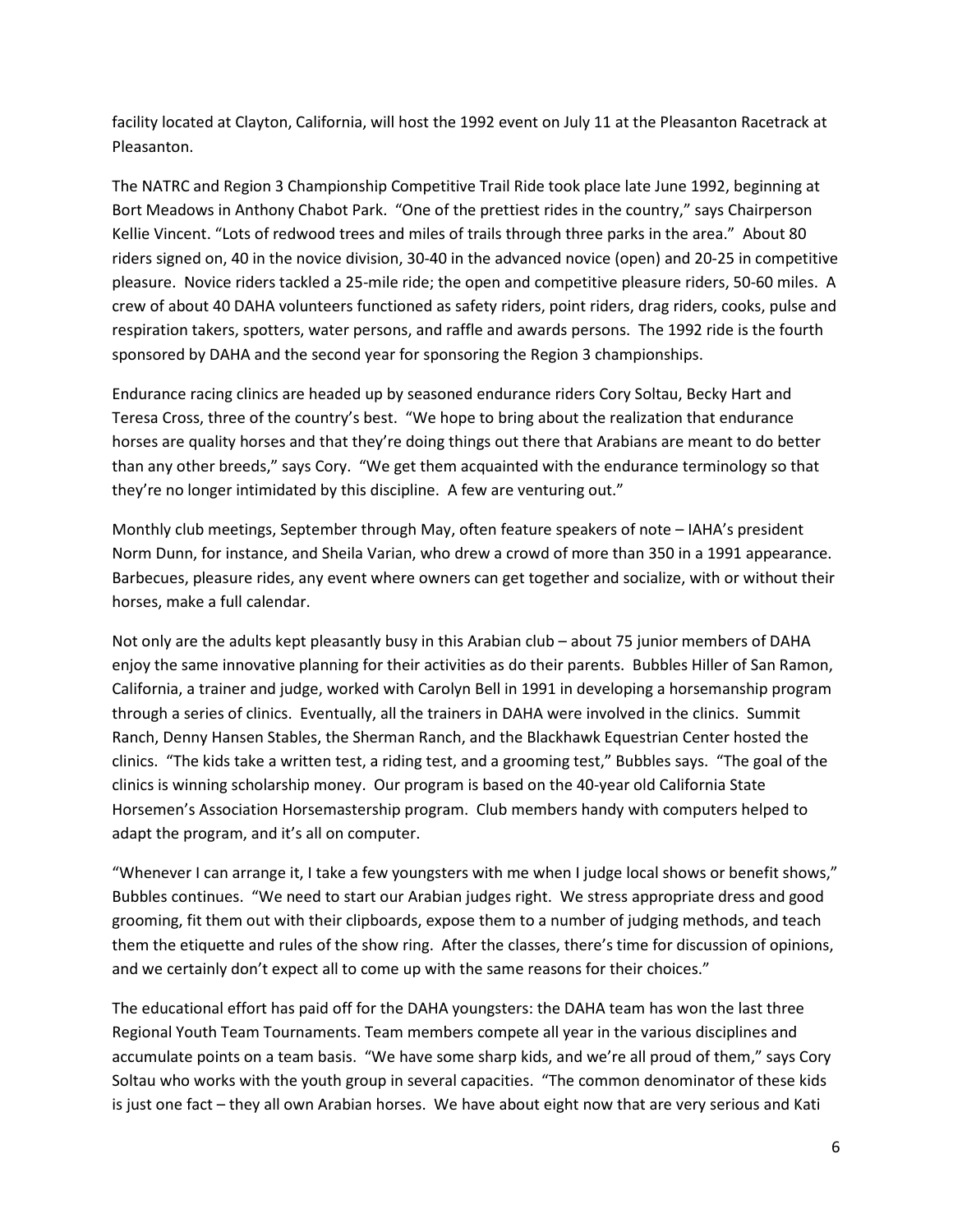Swan and I are coaching them in a youth judging team. We have our eye on the youth judging at the Nationals 1992, our first try at that level. These kids study like crazy, really intense. I have to respect that, but we have to tell them to lighten up once in a while. They're going to be great horse persons in the future."

DAHA youth leaders are looking ahead to the 1993 Youth Nationals and note several serious contenders from this distance of time. All points earned in 1992 shows count towards qualification for the 53 classes offered.

Fun events for the juniors include breakfast rides, clinics, play-days, ice skating parties, overnight trail rides on Mt. Diablo, and polo-cross. Fundraisers run the gamut from decorating and selling sun visors and show cones at shows, having a used tack and show attire sale, a book swap, and a car/rig/trailer wash.

For DAHA members working up to the show scene, the club offers three to four non-intimidating, low pressure schooling shows each year. Debbie Compilli, 1992 president of DAHA, chairs the effort. "For our first 1992 show last February, we had 66 horses. The second had fewer horses, but the advantage was the entries went in more classes. Rich Doran of Sherman Ranch judged the first show, Jay Daniels of Jakar Arabians, the second. There's a new emphasis on schooling shows this year, and we plan two more, one in August and one in October or November. We write in classes for maximum participation, for first-time riders, first-time horses, in a variety of disciplines, and we had a number of people there on their own horses for the first time at their own shows. Lots of good feedback." Schooling shows reflect DAHA's ability to go back into the community for support for club functions: Eighteen businesses and professionals – some horse-oriented, some not – sponsored the February show.

Graduates from the schooling shows can comfortably move on to the All-Gelding Show. "The show has remained a low-key, family-oriented show with a few trainers bringing their junior and amateur riders," says Colleen Swift who chairs the show. "The show staff and the judges try to retain a 'good-old-days' atmosphere for the show, and the fun includes barbecues and wine and cheese parties." Since 1986, the All-Geldings Show has been scheduled back-to-back with another one-day show. Currently the Region 3 Gelding Promotion Committee, spearheaded by DAHA member Sylvia Hanson, hosts a Saturday show, followed by the DAHA show on Sunday, offering exhibitors two chances for points at two Class A shows for one stall fee.

In recognition of its members' success in the show world, DAHA embellishes the glow of trophies and ribbons and prolongs the ecstasy with its High Point Program. In 1992, Arabians and Half-Arabians tally points in non-rated shows, Class A and B shows, futurities, Breeders Sweepstakes, Pacific Slope, Regional and National shows, Endurance, and Competitive Trail and other disciplines. Junior competition is divided into 13 and under and ages 14 through 17, plus a third category of all juniors in showmanship and equitation. The Ibn Skovdue High Point Gelding Award (a senior award and two junior awards) and three Grand Champion Show Horse Awards (high point purebred, high point Half-Arabian, and High Point Junior Horse/Rider Team) added to the program. The grand rush for points is on as the show season winds down in min-November and awards are presented at the splashy Christmas banquet.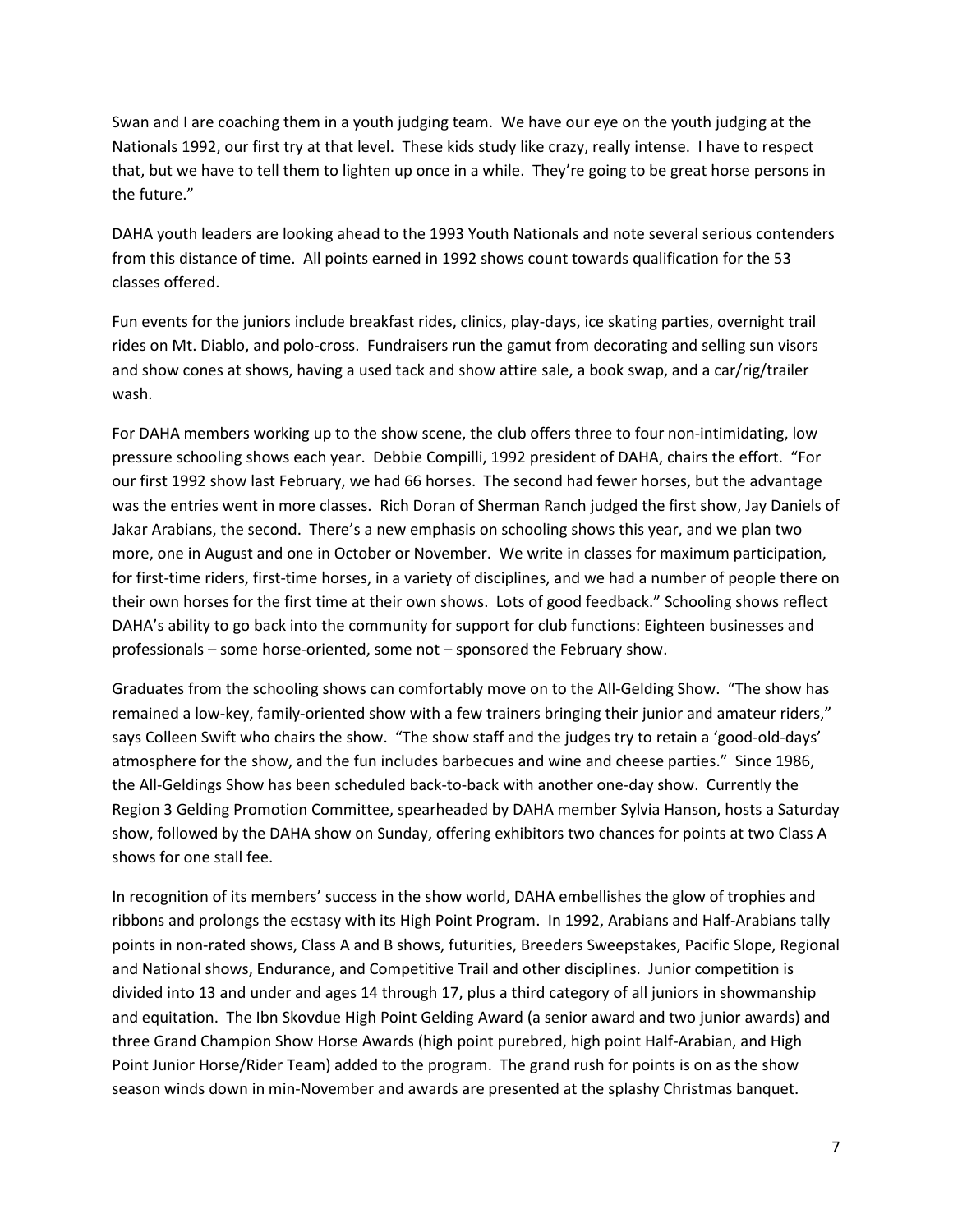From the days of John Rogers, the Diablo area has brought in a hefty share of the U.S. and Canadian National wins that came back to California. In 1958, long before DAHA was conceived, one of the founding members, the late Lee Vinson, showed the first U.S. National Champion Mare, Surita. She was owned by Jedel Arabians at Santa Rosa, just a short distance out of the shadow of Mt. Diablo.

A strong unifying element of DAHA is the monthly newsletter, edited by Roxi Sater, who was president of the club in 1990. If IAHA ever sponsors a contest for quality and content of club newsletters, this one – like the club itself – should surely rate a top ten or better. The May 1992 issue is 52 letter-size pages of information on all aspects of the club and of horse ownership. "I edit the newsletter for fun," says Roxi. "Just sit down at my home PC and fantasize."

Then there's the essential element of quality membership, the persons that make DAHA work. "Find out what people are good at and then turn them loose," says past President Cory Soltau. "Then people give their all and are excited. I was never turned down when I asked for help, and I was never disappointed. We have a great diversity of talent within the group, so no one feels unneeded or left out."

Mike Brown and his task force committee further ensure that members do not feel left out. "Over the next several months, we've scheduled two or three meetings a month with club members – the show people, the endurance people, the trail people, the old-timers, the race people – for brainstorming, what-do-you-think sessions on the future of the club," Mike says.

The progressiveness and the quality and character of the DAHA members are the DAHA activities are not limited to the shadow of Mt. Diablo. Owners and breeders from some distance have joined the club to be a part of the action and benefits of club membership. Bey Shah, Inc. JJ Arab Farms, Liberty Valley Arabians, RiverDale Arabian Park and Parkside Arabians find the distances are no obstacles when the benefits of membership are many faceted. These faraway members are not just takers, however; they contribute well to the industry and creativity of the club.

Continuity plays a big part of DAHA's enduring success. For instance, founding members Carl and Pat Henderson have never let up: Carl served as president twice and managed some of the early shows, and Pat has been a doer in a variety of roles for the past 23 years and is the club historian. The late Lee Vinson served as the second president of the club; and in 1992, Lee and Bette Vinson's daughter, Debbie Compilli, is DAHA president. Bud Soltau was an early president of the club, and his wife Lorraine has been irrepressible cheerleader for the club since 1969; their son, Cory Soltau, was club president in 1988 and 1990. "Husbands put up with the little-girl wish for an Arabian horse with an amazing amount of patience," comments Lorraine, "and they never seem to get enough credit. You know how they've become involved, and they're out there for lots of hours supporting that family interest." Another active DAHA family: Jay and Kathi Daniels, who have both served as club presidents (Jay in 1977; Kathi in 1987), and son Jason, an active junior member of the club.

The late Marvin ("Jim") Swift is remembered by the High Point Purebred Arabian Trophy. "Jim was never a famous breeder, trainer or horseman, but he touched a lot of people with his willingness to do whatever it took to make a show or event a success," says Colleen Swift, who has contributed time, effort, and skills to the summer show and the gelding show from their beginnings. The late Charlene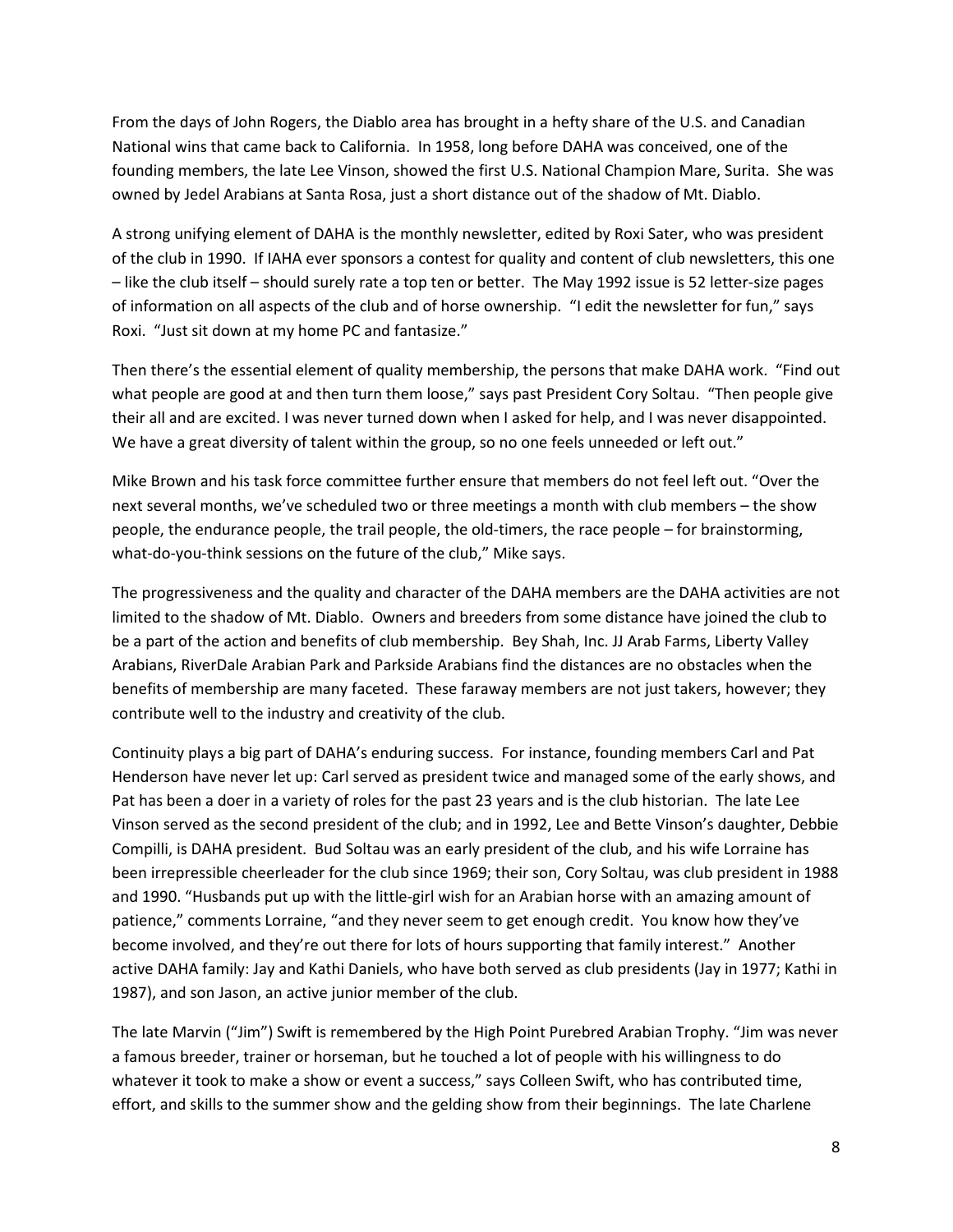Harmon Lambert is honored by one of the club's five perpetual trophies. Her energy and many years of dedication to club efforts were recognized through a DAHA lifetime membership.

Some horse-and-rider teams to salute for their accomplishments outside the show world: Becky Hart and RO Sultan, two-time World Champion Endurance Horse; Teresa Cross and Amon Tu, IAHA U.S. National Champion Endurance Horse; Judy Ogus and Al Marah Tamarind, IAHA U.S. National Champion Endurance Horse; Stagg Newman and Rumegna Drubin, IAHA Reserve National Champion Endurance Horse; and Cory Soltau and Gwalyf, IAHA U.S. National Champion Endurance Horse (bred by club member Joy Pritchard); Cory Soltau and Master Charge, IAHA U.S. National Champion Half-Arabian Endurance Horse; Joy Pritchard and Couronata, IAHA National Champion 100-Mile Ride, Best Condition; and Georgene Cox, who won the silver medal in the 1991 Special Olympics in a limited dressage test with her Arabian mare.

What difference has DAHA made? The sale of horses that are generated by the community events may be tallied with some precision, the increased attendance at club and community events may be measured, and the growing membership in the club may be calculated…but perhaps it's the intangibles that spawn the difference. "Maybe it's the contagious atmosphere we create," says Cory Soltau. "Perhaps a mood, an air of excitement, the feeling that the Arabian horse is for all to enjoy. The image we portray to the general public – whether the occasion is a show, a black-tie dinner, or a youth group pizza party – is critical. When people see others having fun and finding worthwhile values in their experiences with horses, they just naturally want to become involved and experience those same feelings. Soon that bank executive who came to one of our mixers is listening more carefully to his daughter's pleas for a horse; friends are joining friends on first time trail rides; and the Extravaganza dates are marked on a calendar months ahead."

Ralph Sessa, Jr., one of DAHA's so-called "big event" people because of his implementing and expediting skills, senses the pioneer spirit of club members makes the difference. "We've put our necks out quite a few times just in the past few years. For example, some people said we'd bankrupt the club by having benefits that no one would pay \$50 to watch Arabian horses perform for an hour. Now we're turning people away and club members are begging us to include them and their horses in the program. The risks are often worth the taking."

Where from here? From the peak of Mt. Diablo, the view is superbly endless…and DAHA's outlook is equally expansive. The resourcefulness of the club's membership ensures that future planning will be thoughtful, innovative and productive, and that the fun element will pervade. Says Roxi Sater, "I find there's a great deal of generosity and energy within our association. People who come together because of their common adoration of the Arabian horse, people who share the enjoyment their horses bring and people who enjoy other people with similar sentiments. People who want to assist the Arabian horse community and help to make it better for the generations to come. I like that about us."

\*\*\*\*\*\*\*\*\*\*\*\*\*\*\*\*\*\*\*\*\*\*\*\*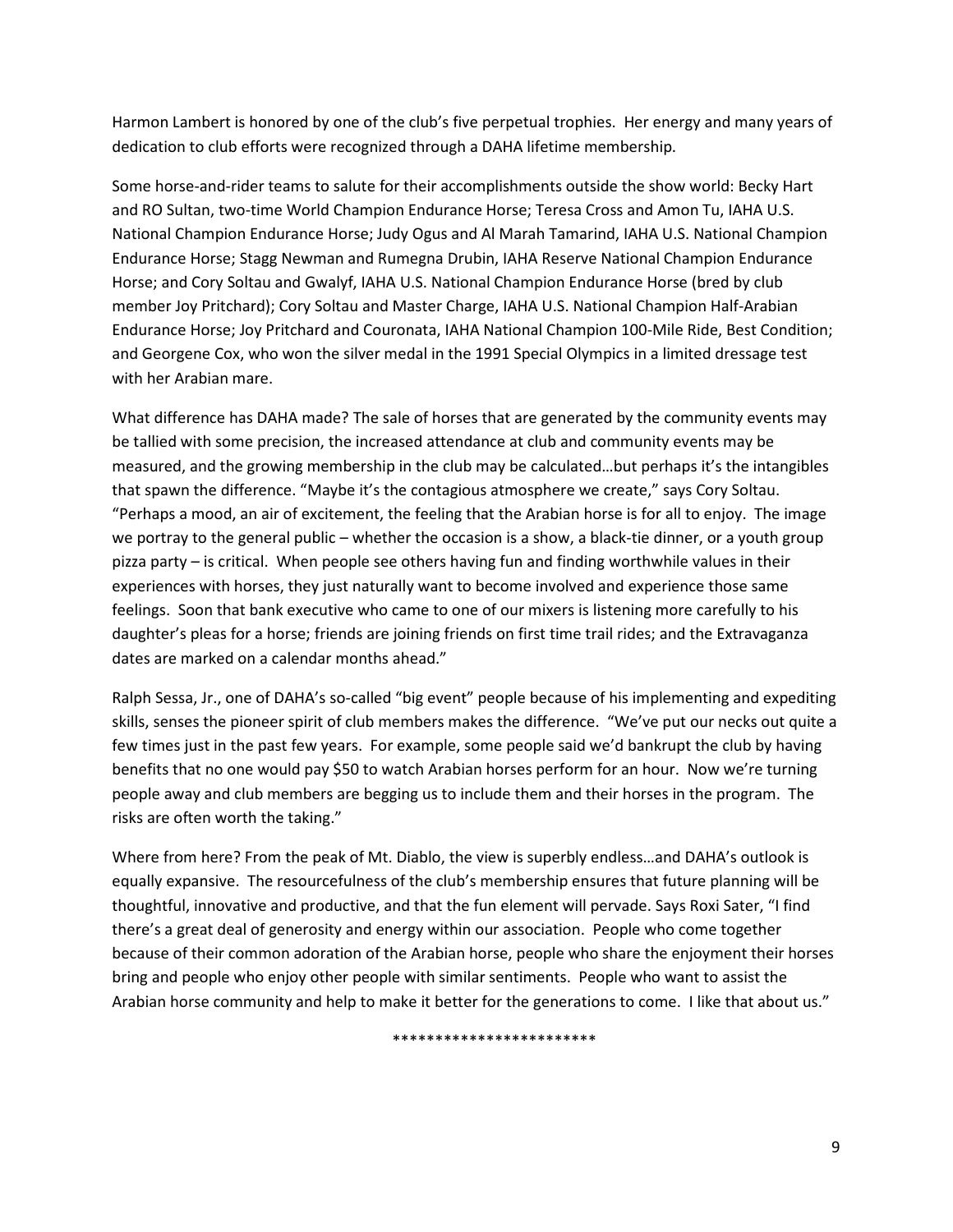## The History of the Diablo Show

The first Diablo Show held in 1970 was a small benefit event put on by long time club member Colleen (Coke) Swift and the late Charlene Harmon. The show grew considerably the next year and a great tradition was underway. In 1971, Bud Soltau was our President and ringmaster. Ben Rabba++/ was crowned Champion Stallion. The show remained in Antioch at the Contra Costa County Fairgrounds along with the stock car racing and circus events through 1976. In 1977, an ever-increasing entry list forced Diablo to move the show to the Solano County Fairgrounds in Vallejo, where it remained through 1993. For the next 5 years the show was held at Robertson Park in Livermore, but again size and logistics forced the show back to Solano County Fairgrounds. Finally in 2002 the show found its perfect home at Brookside Equestrian Park in Elk Grove. Thanks to the vision of Mark Schuerman, Dr. Cory Soltau and Pam Jimenez the show had found its forever home!!!

Many of the horses presented at the Diablo Show over the years have become local and regional heroes of the breed, others have started their illustrious halter careers at the show and progressed to the top, such as 1987 U.S National Champion Stallion Fame VF & 1987 U.S. National Champion Mare Shahteyna. Our show committees have always emphasized that showing our Arabians should be a fun and enjoyable experience. You will find highly competitive classes mixed together with "first timer" and "just for fun" classes. You will also notice that 41 years later some things are different and some are very much the same. Ben Rabba++/ & Fame VF are gone, but their get and grand get are well represented. Charlene Harmon's memory lives on through the Charlene Lambert Harmon Memorial Trophy presented to our Champion Stallion.

We welcome all of you to our 41th Annual Spring Horse Show at the beautiful Brookside Equestrian Park. Thank you for participating and helping us carry on a great tradition.

# Now let the show begin!!!

### THE DIABLO SHOW OVER THE YEARS

| 1 <sup>st</sup> Annual | Contra Costa County Fairgrounds, Antioch, CA | July, 1970       |            |
|------------------------|----------------------------------------------|------------------|------------|
| 2 <sup>nd</sup> Annual | Contra Costa County Fairgrounds, Antioch, CA | July, 1971       |            |
| 3 <sup>rd</sup> Annual | Contra Costa County Fairgrounds, Antioch, CA | July 15-16, 1972 | 273 horses |
| 4 <sup>th</sup> Annual | Contra Costa County Fairgrounds, Antioch, CA | July 28-29, 1973 | 219 horses |
| 5 <sup>th</sup> Annual | Contra Costa County Fairgrounds, Antioch, CA | July 20-21, 1974 | 245 horses |
| 6 <sup>th</sup> Annual | Contra Costa County Fairgrounds, Antioch, CA | July 19-20, 1975 | 340 horses |
| $7th$ Annual           | Contra Costa County Fairgrounds, Antioch, CA | July 17-18, 1976 | 275 horses |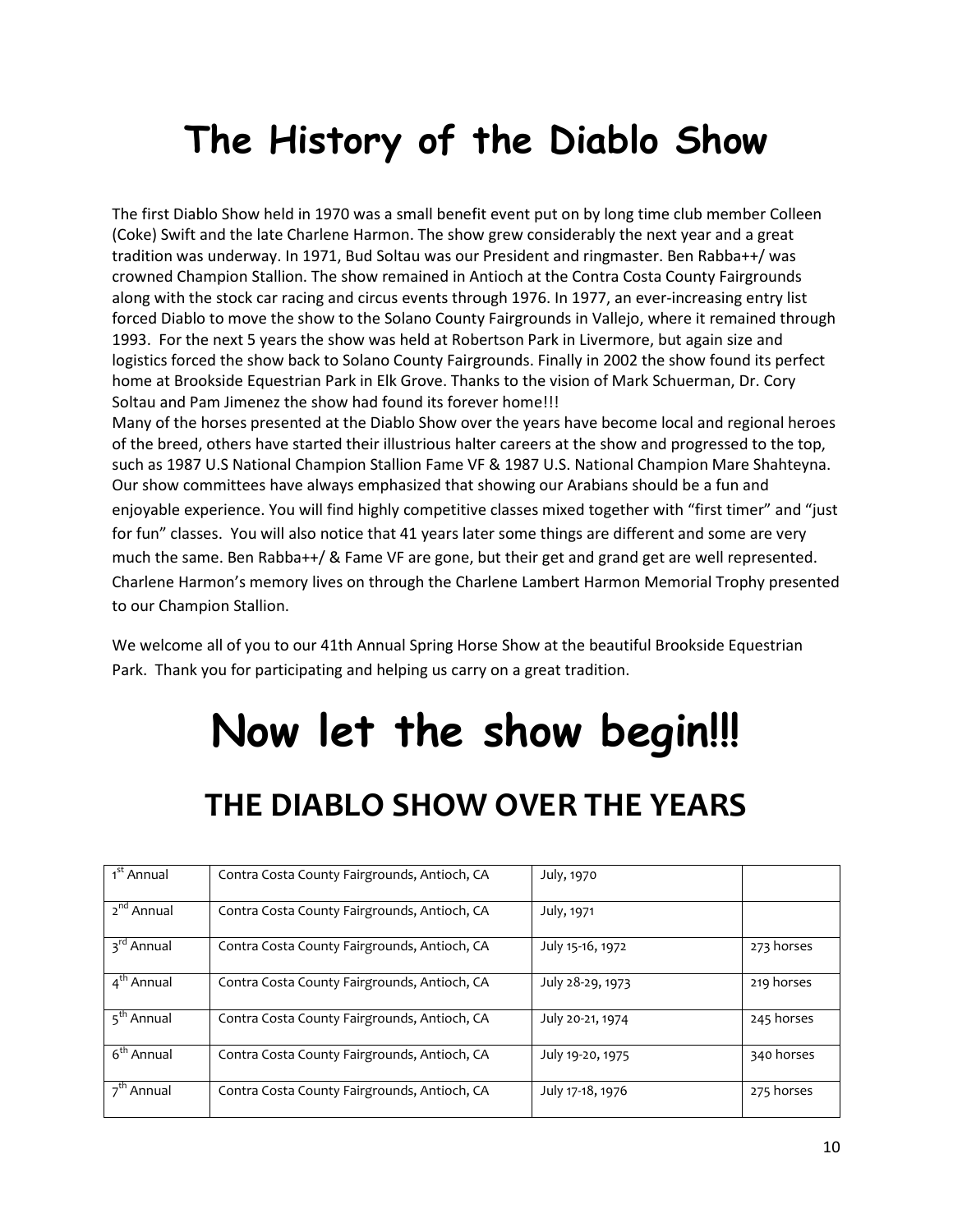| 8 <sup>th</sup> Annual  | Solano County Fairgrounds, Vallejo, CA       | July 23-24, 1977    | 366 horses  |
|-------------------------|----------------------------------------------|---------------------|-------------|
| 9 <sup>th</sup> Annual  | Solano County Fairgrounds, Vallejo, CA       | July 28-30, 1978    | 235 horses  |
| 10 <sup>th</sup> Annual | Solano County Fairgrounds, Vallejo, CA       | August 10-12, 1979  | 560 horses  |
| 11 <sup>th</sup> Annual | Solano County Fairgrounds, Vallejo, CA       | Jul 31-Aug. 3, 1980 | 592 horses  |
| 12 <sup>th</sup> Annual | Solano County Fairgrounds, Vallejo, CA       | August, 1981        |             |
| 13 <sup>th</sup> Annual | Solano County Fairgrounds, Vallejo, CA       | August 19-22, 1982  | 472 horses  |
| 14 <sup>th</sup> Annual | Solano County Fairgrounds, Vallejo, CA       | August 25-28, 1983  | 529 horses  |
| 15 <sup>th</sup> Annual | Solano County Fairgrounds, Vallejo, CA       | August, 1984        |             |
| 16 <sup>th</sup> Annual | Solano County Fairgrounds, Vallejo, CA       | August, 1985        |             |
| 17 <sup>th</sup> Annual | Solano County Fairgrounds, Vallejo, CA       | August 14-17, 1986  | 323 horses  |
| 18 <sup>th</sup> Annual | Solano County Fairgrounds, Vallejo, CA       | August 20-23, 1987  |             |
| 19 <sup>th</sup> Annual | Solano County Fairgrounds, Vallejo, CA       | August 19-21, 1988  | 338 horses  |
| 20 <sup>th</sup> Annual | Solano County Fairgrounds, Vallejo, CA       | August 25-27, 1989  |             |
| 21 <sup>st</sup> Annual | Solano County Fairgrounds, Vallejo, CA       | August 23-26, 1990  | 385 horses  |
| 22 <sup>nd</sup> Annual | Solano County Fairgrounds, Vallejo, CA       | August 22-25, 1991  |             |
| 23 <sup>rd</sup> Annual | Solano County Fairgrounds, Vallejo, CA       | August 27-30, 1992  |             |
| 24 <sup>th</sup> Annual | Solano County Fairgrounds, Vallejo, CA       | May 27-30, 1993     | 267 horses  |
| 25 <sup>th</sup> Annual | Robertson Park Equestrian Ctr, Livermore, CA | May 20-22, 1994     | 264 horses  |
| 26 <sup>th</sup> Annual | Robertson Park Equestrian Ctr, Livermore, CA | May 19-21, 1995     | 260 horses  |
| 27 <sup>th</sup> Annual | Robertson Park Equestrian Ctr, Livermore, CA | May 17-19, 1996     | 220 horses  |
| 28 <sup>th</sup> Annual | Robertson Park Equestrian Ctr, Livermore, CA | May 16-18, 1997     | 210 horses  |
| 29 <sup>th</sup> Annual | Robertson Park Equestrian Ctr, Livermore, CA | May 15-17, 1998     | 186 horses  |
| 30 <sup>th</sup> Annual | Solano County Fairgrounds, Vallejo, CA       | May 20-23, 1999     | 300 horses  |
| 31 <sup>st</sup> Annual | Solano County Fairgrounds, Vallejo, CA       | May 18-21, 2000     | 315 horses  |
| 32 <sup>nd</sup> Annual | Solano County Fairgrounds, Vallejo, CA       | May 17-20, 2001     |             |
| 33rd Annual             | Brookside Equestrian Park, Elk Grove, CA     | May 16-19, 2002     | 300+ horses |
| $34th$ Annual           | Brookside Equestrian Park, Elk Grove, CA     | May 15-18, 2003     | 340 horses  |